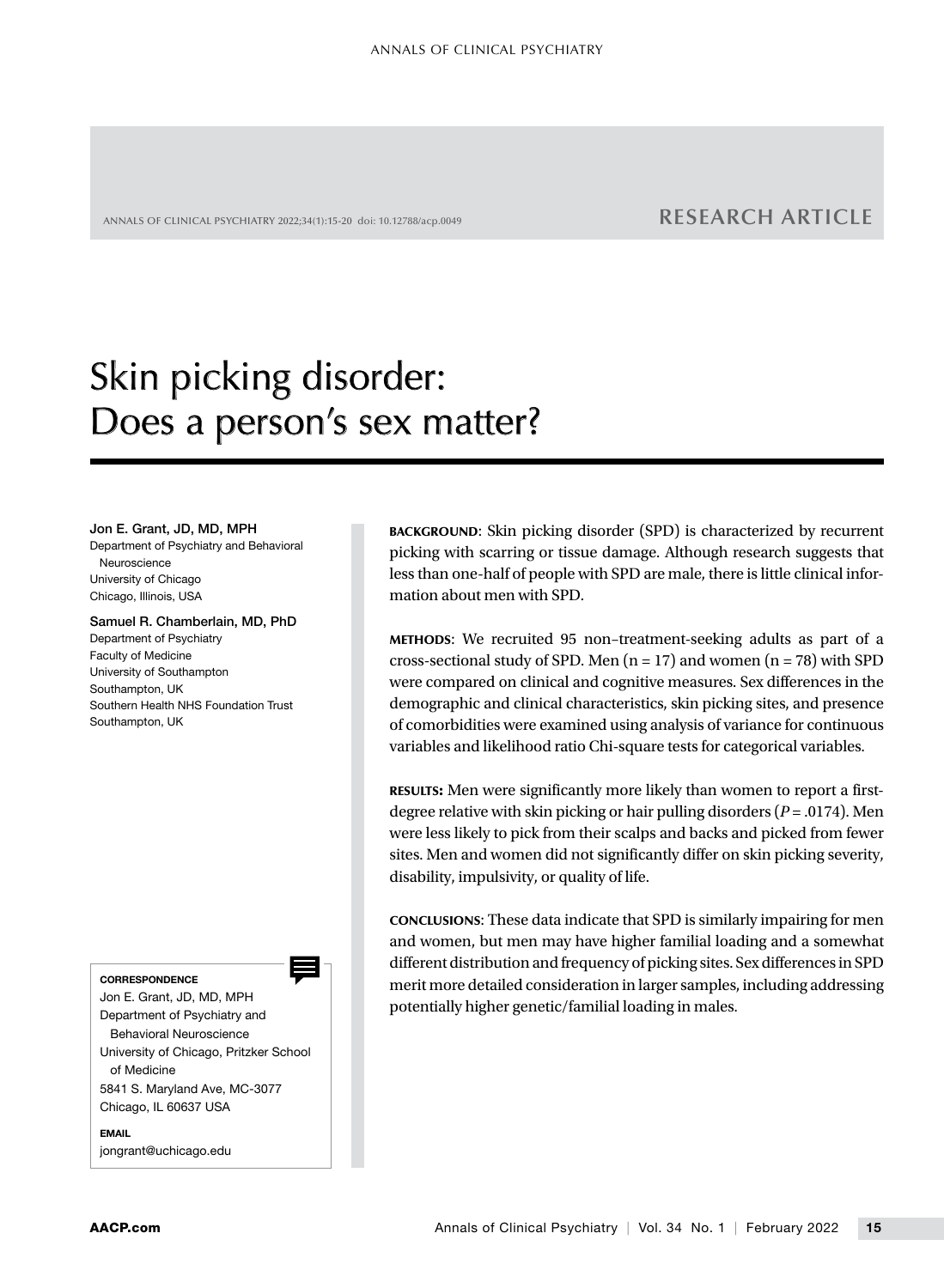## **INTRODUCTION**

Skin picking disorder (SPD) is characterized by recurrent skin picking resulting in tissue damage. In addition to the repetitive picking and associated skin damage, this disorder often leads to clinically significant impairment or distress.<sup>1</sup> Skin picking disorder is also often accompanied by increased anxiety, depression, and other psychosocial dysfunction.<sup>1,2</sup>

A recent large community prevalence study  $(N =$ 10,169 adults) representative of the general United States population found that 2.1% of respondents identified as having current SPD, just slightly less than onehalf (44.6%) of whom were male<sup>3</sup> (but a recent large Brazilian epidemiologic survey of 7,639 people found that 3.4% of respondents endorsed SPD, of whom 82.2% were female).<sup>4</sup> Data regarding clinical presentations of SPD, neuroimaging, and treatment studies, however, have largely been conducted in females with SPD,<sup>5-14</sup> and so these new prevalence data (ie, that approximately one-half of the people reporting SPD are male) raise questions regarding possible sex differences in SPD. Toward that end, some preliminary data based on 760 adults with SPD recruited online suggest there are no clinical sex differences in SPD,<sup>15</sup> whereas other research in 245 university students suggests men with SPD may report more pleasure from the behavior and may pick at areas that are less noticeable to others (eg, legs compared with face).<sup>16</sup> In a different study of university students ( $N = 1,916$ ), men with SPD perceived themselves as significantly less attractive to others compared with women with SPD, and reported fewer depressive symptoms than women with SPD.17 In 1 of the few neuroimaging studies to examine both men and women with SPD (21 women and 14 men), the researchers failed to identify any gender differences with regard to grey matter volumes in regions of interest in SPD (ie, basal ganglia, orbitofrontal cortex, insula), but found that women with SPD reported more severe picking and more focused picking.18 If we examine sex differences in trichotillomania, arguably the disorder with the greatest phenomenological similarity to SPD, we find that men more commonly have later age of onset of behavior and less functional impairment due to their hair pulling than women.<sup>19-21</sup>

The National Institute of Mental Health in the United States has stressed that the role of sex differences is important for an accurate interpretation of research findings, as sex may reflect different disease processes between women and men, and that these differences may facilitate the development of more precision interventions in both sexes. Thus, 1 approach to refining our treatment of SPD might be to better understand sex differences and their clinical associations. Here, our aim was to identify clinical and demographic measures associated with sex in a non–treatment-seeking sample of adults with SPD. Given the extant literature, we hypothesized that men with SPD would have a later age of onset of the disorder, fewer comorbidities, and less functional impairment than women with SPD.

## **METHODS**

#### **Participants**

Non–treatment-seeking adults, ages 18 to 65 years with a primary and current diagnosis of SPD as defined in DSM-5 ( $N = 95$ ; 17.9% male), were enrolled in a study regarding the clinical characteristics of SPD. Participants were recruited using flyers, online advertisements, and referrals. The only inclusion criterion was SPD as the person's primary disorder. The only exclusion criterion was an inability to understand and consent to the study.

Data were collected at the University of Chicago, Illinois, from March 2017 to September 2018. The study and consent processes were approved by the University of Chicago Institutional Review Board. After participants were given a comprehensive explanation of study procedures and an opportunity to ask any questions, they provided written informed consent. This research was conducted in accordance with the principles of the Declaration of Helsinki. Participants were compensated \$75 US for time and travel and were permitted to take rest breaks during the procedures if needed.

#### **Assessments**

Participants were diagnosed using DSM-5 criteria. A semistructured interview was used to acquire demographic information and data regarding the clinical characteristics of SPD. The interview included questions regarding age of onset of picking, intensity of urges, environmental or emotional triggers, and frequency and duration of the skin picking.

We used the Mini International Neuropsychiatric Interview (MINI) 7.0<sup>22</sup> to screen for co-occurring psychiatric disorders. Family medical and psychiatric history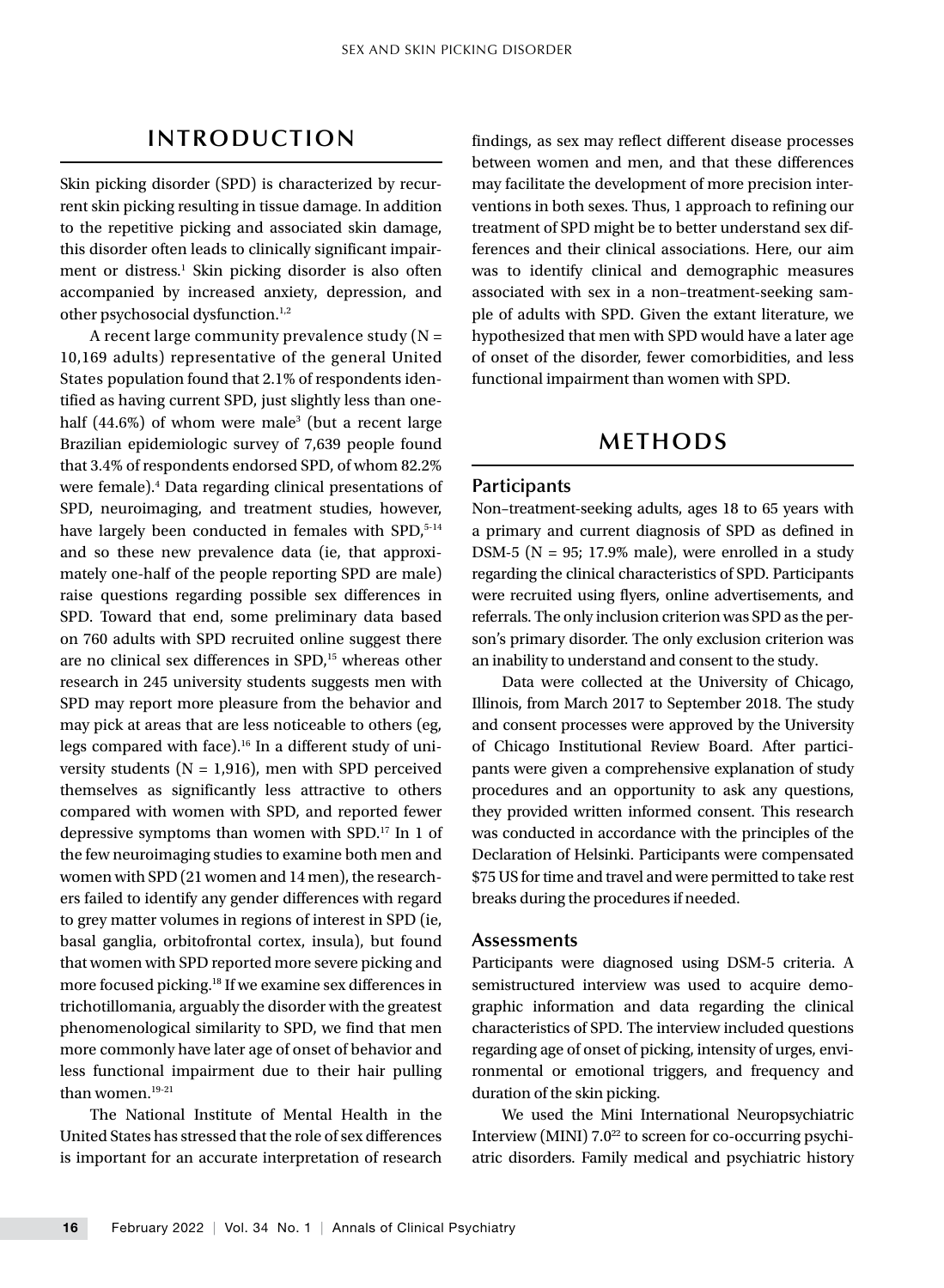|                                                                                            | Men ( $N = 17$ )     | Women $(N = 78)$     |        |       |
|--------------------------------------------------------------------------------------------|----------------------|----------------------|--------|-------|
|                                                                                            | Mean (SD) or $n$ [%] | Mean (SD) or $n$ [%] | F      | P     |
| Age, y                                                                                     | 32.6 (13.0)          | 32.5(11.7)           | .001   | .97   |
| Racial-ethnic group, non-White <sup>a</sup>                                                | 3[17.6]              | 21 [26.9]            | Fish   | .2281 |
| Education level <sup>b</sup>                                                               | 5.9(1.3)             | 5.9(1.3)             | < .001 | .986  |
| Age at onset of SPD, y                                                                     | 15.6 (8.8)           | 13.2 (7.9)           | 1.2469 | .267  |
| <b>MIDAS</b> focused                                                                       | 16.1 (4.9)           | 18.1(5.0)            | 1.897  | .172  |
| MIDAS automatic                                                                            | 19.6 (4.7)           | 18.2(4.3)            | 1.2926 | .2586 |
| Clinical Global Impression-Severity                                                        | 4.0(0.5)             | 4.3(0.8)             | 2.428  | .1226 |
| Sheehan Disability Scale                                                                   | 6.4(5.8)             | 8.5(7.4)             | 1.202  | .276  |
| <b>BIS</b> attentional                                                                     | 16.3(4.2)            | 16.2(4.0)            | < .001 | .986  |
| <b>BIS motor</b>                                                                           | 21.6(4.3)            | 21.2(3.8)            | .1396  | .7096 |
| <b>BIS nonplanning</b>                                                                     | 24.7(5.2)            | 23.1(5.0)            | 1.2579 | .2651 |
| QOLI T-score                                                                               | 41.8 (14.5)          | 44.8 (12.8)          | .7011  | .4046 |
| Participants with at least 1 first-degree relative<br>with SPD or trichotillomania, n [%]  | 3[17.6]              | 1[1.3]               | Fish   | .0174 |
| Participants with at least 1 first-degree relative<br>with OCD, $n$ [%]                    | 1 [5.9]              | 1[1.3]               | Fish   | .3274 |
| Participants with at least 1 first-degree relative<br>with a substance use disorder, n [%] | 2[11.8]              | 14 [17.9]            | Fish   | .3798 |

#### TABLE 1

### Comparison of men and women with SPD based on demographic and clinical measures

aFor simplicity, data are presented in binary form, but the test examined breakdown across all racial-ethnic subgroups.

 $b$ The coding for education: 1 = less than high school; 2 = some high school; 3 = high school graduate; 4 = some college; 5 = junior college graduate; 6 = college graduate; and  $7 =$  post graduate education.

BIS: Barratt Impulsivity Scale; Fish: Fisher exact test; MIDAS: Milwaukee Inventory for Dimensions of Skin Picking; OCD: obsessive-compulsive disorder; QOLI: Quality of Life Inventory; SPD: skin picking disorder.

were also assessed in first-degree relatives of the participants (although family members were not interviewed).

The following clinical measures were used to assess symptom severity, anxiety, stress, and impulsivity.

*Clinical Global Impression—Severity (CGI-S) scale.* <sup>23</sup> The CGI-Severity scale is a reliable and valid 7-item scale used in this study to assess clinical severity of SPD symptoms. The CGI-Severity scale was scored where 1 indicates "not ill at all" and 7 indicates "among the most extremely ill."

*Milwaukee Inventory for the Dimensions of Skin*  Picking (MIDAS).<sup>24</sup> This 12-item scale assesses automatic and focused picking styles.

*Sheehan Disability Scale (SDS).* <sup>25</sup> The SDS is a reliable, valid, 3-item, self-report scale that was used to assess how skin picking affected functioning in 3 areas of life: work/school, social/leisure activities, and home/family life. Scores on the SDS range from 0 to 30, with each question ranging from 0 (no disruption) to 10 (extreme disruption).

*Quality of Life Inventory (QOLI)*. 26 The QOLI is a self-report scale consisting of 16 domains of life: health, self-esteem, goals and values, money, work, play, learning, creativity, helping, love, friends, children, relatives, home, neighborhood, and community. Individuals are asked to rate the importance of each domain along with how satisfied they are with that domain.

*Barratt Impulsiveness Scale 11 (BIS-11)*. 27 The BIS-11 is a 30-question self-report questionnaire examining general impulsiveness as well as 3 second-order domains: motor, nonplanning, and attentional impulsiveness.

#### **Data analysis**

Gender differences in demographic and clinical characteristics, skin picking sites, and presence of comorbidities were examined using analysis of variance (ANOVA) for continuous variables and likelihood ratio Chi-square tests for categorical variables (or Fisher exact tests for small cell counts). Note that, statistically, ANOVAs are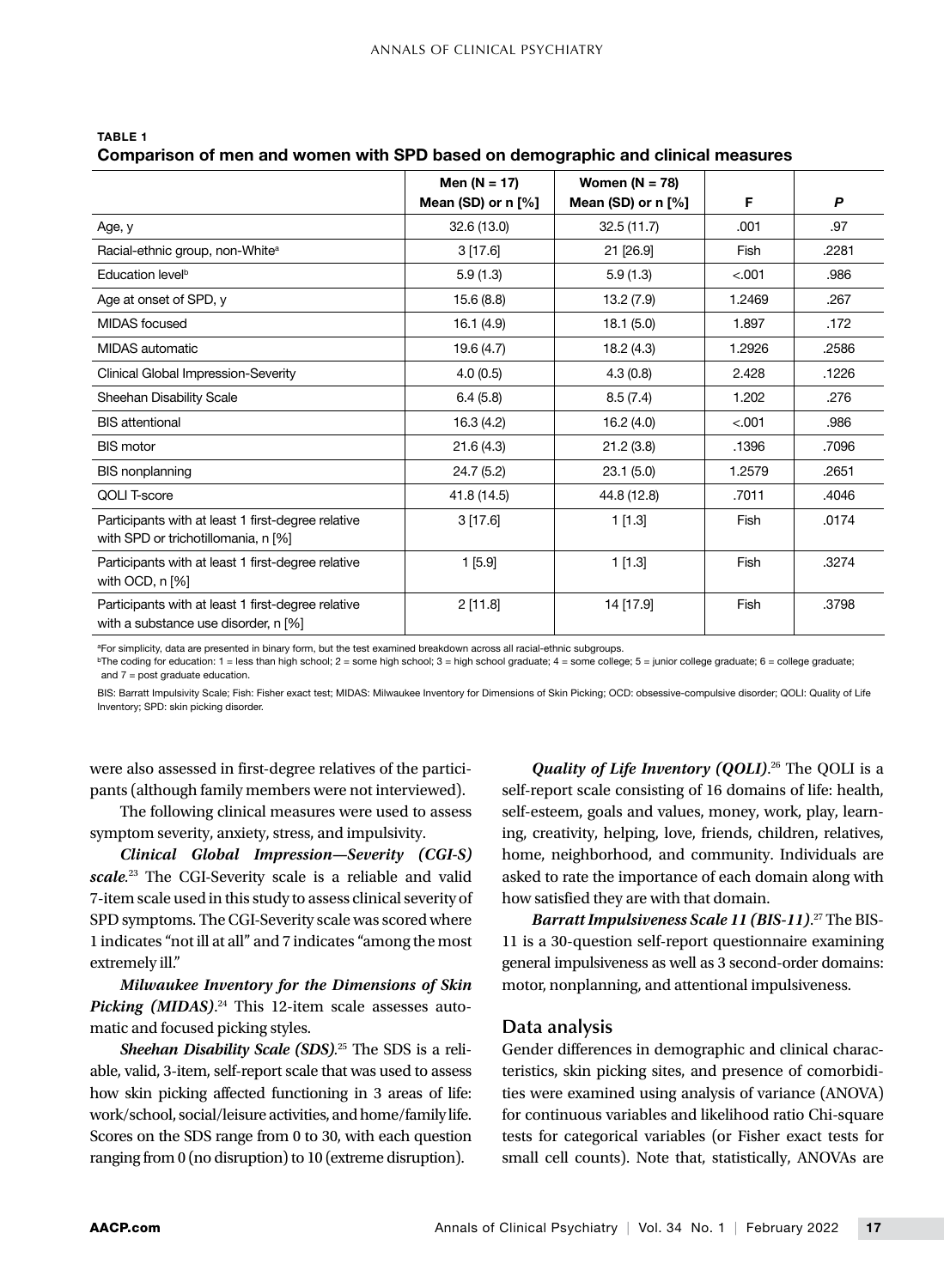|                                     | Men $(N = 17)$ | Women $(N = 78)$ | <b>LR</b>   | P      |  |  |
|-------------------------------------|----------------|------------------|-------------|--------|--|--|
| Picked only at a single site, n (%) | 8(47.1)        | 13 (16.7)        | 6.569       | .0104  |  |  |
| Picked at 1 to 2 sites, n (%)       | 13 (76.5)      | 24 (30.8)        | 12.177      | < .001 |  |  |
| Picked at 3 or more sites, n (%)    | 3(17.6)        | 49 (62.8)        | Fish        | < .001 |  |  |
| Scalp, n (%)                        | 2(11.8)        | 32 (41.0)        | Fish        | .0260  |  |  |
| Face, n (%)                         | 8(47.1)        | 54 (69.2)        | 2.905       | .0883  |  |  |
| Back, n (%)                         | 1(5.9)         | 29 (37.2)        | Fish        | .0104  |  |  |
| Arms, n (%)                         | 6(35.3)        | 36 (46.2)        | .678        | .4103  |  |  |
| Legs, $n$ $(\%)$                    | 3(17.6)        | 28 (35.9)        | Fish        | .1677  |  |  |
| Breast area, n (%)                  | 0(0.0)         | 15 (19.2)        | Fish        | .0648  |  |  |
| Pubic area, n (%)                   | 0(0.0)         | 6(7.7)           | <b>Fish</b> | .5871  |  |  |
| Armpits, n (%)                      | 0(0.0)         | 7(9.0)           | Fish        | .1994  |  |  |
| Other, $n$ (%) <sup>b</sup>         | 8(47.1)        | 37 (47.4)        | .001        | .9775  |  |  |
|                                     |                |                  |             |        |  |  |

TABLE 2 Comparison of men and women with SPD based on skin picking sites<sup>a</sup>

aIn some cases, proportions may not add up to 100% owing to blank responses to some questions

bExamination of descriptions for "other" indicated this category commonly comprised fingers, including both finger skin itself and/or cuticles.

Fish: Fisher exact test; LR, likelihood ratio Chi-square test.

equivalent to *t* tests when there are 2 groups. Because this was an exploratory study, and in view of the sample size, statistical significance was defined as *P* < .05 uncorrected. All analyses were conducted using JMP Pro software.

## **RESULTS**

#### **Participant characteristics**

Ninety-five adults (mean age,  $32.5 \pm 11.9$  years; 17.9% male) with primary DSM-5 SPD were included. The demographic and clinical variables are presented in TABLE 1. Participants had the following self-identified racial breakdown with no significant differences in demographic indicators between groups: 74.7% White, 5.3% Black/African American, 4.2% Asian, 5.2% Biracial, and 6.3% Other. Men and women with SPD did not significantly differ on demographic measures (all *P* > .10). Men and women with SPD also did not significantly differ on skin picking severity (moderate scores on the CGI), functional disability (mild-moderate disability), impulsivity (low levels) or quality of life (low quality of life). Group differences in demographic measures, severity, impulsivity, and quality of life remained nonsignificant when posthoc nonparametric Mann-Whitney *U* tests were also conducted to rule out potential influence of nonnormally distributed variable(s). Men with SPD were significantly more likely to report a first-degree relative with skin picking or hair pulling  $(P=.0174)$ .

Participants were asked about sites on their bodies where they picked. It could be a single site or multiple sites. These data are presented in TABLE 2. Men were significantly less likely to pick from their scalps (*P* = .0260) or backs ( $P = .0104$ ). The 2 groups did not differ in terms of other sites they picked. Overall, women picked from significantly more sites than men did ( $P < .001$ ).

Data from the MINI regarding comorbid conditions are presented in TABLE 3. Rates of current comorbid psychiatric conditions did not differ significantly between men and women with SPD  $(P = .7367)$ .

## **DISCUSSION**

This study examined potential sex differences in the clinical presentation of SPD in adults. Men and women with SPD had similar presentations in terms of severity of symptoms and impairment and similar levels of impulsiveness. They also did not differ significantly in terms of occurrence of comorbidities, nor in terms of whether the picking tended to be more "automatic" or "focused." These findings indicate that SPD needs to be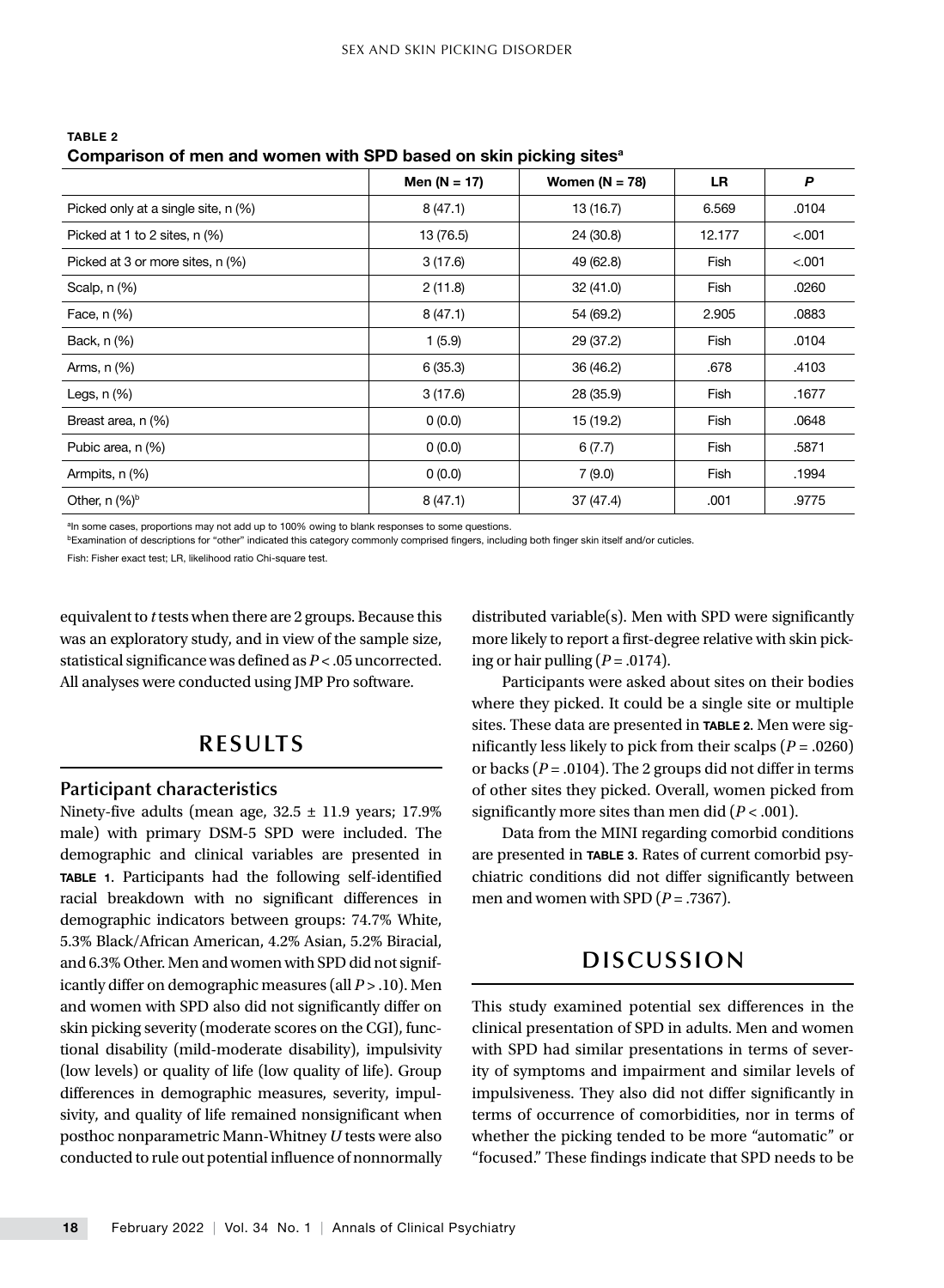|                                        | Men ( $N = 17$ ) | Women $(N = 78)$ | P     |
|----------------------------------------|------------------|------------------|-------|
| Had only 1 comorbid disorder, n (%)    | 1(11.1)          | 15 (20.6)        | .6818 |
| Had multiple comorbid disorders, n (%) | 4(23.5)          | 27 (37.0)        | .7367 |
| OCD, n (%)                             | 2(11.8)          | 5(6.4)           | .6048 |
| BDD, n (%)                             | 0(0.0)           | 4(5.2)           | > 999 |
| GAD, n (%)                             | 5(29.4)          | 27 (35.1)        | .5736 |
| Social phobia, n (%)                   | 0(0.0)           | 4(5.3)           | > 999 |
| Specific phobia, n (%)                 | 0(0.0)           | 4(5.2)           | > 999 |
| Panic disorder, n (%)                  | 2(11.8)          | 4(5.2)           | .3012 |
| Agoraphobia, n (%)                     | 0(0.0)           | 0(0.0)           | > 999 |
| Depression, n (%)                      | 4(40.0)          | 32 (41.0)        | > 999 |
| Bipolar disorder, n (%)                | 1(5.9)           | 1(1.4)           | .3404 |
| Tourette's disorder, n (%)             | 0(0.0)           | 2(2.6)           | > 999 |
| ADHD, n (%)                            | 2(11.7)          | 5(6.7)           | .2468 |
| PTSD, n (%)                            | 0(0.0)           | 5(6.6)           | > 999 |
| Anorexia nervosa, n (%)                | 0(0.0)           | 3(4.0)           | .5803 |
| Bulimia nervosa, n (%)                 | 0(0.0)           | 1(1.3)           | > 999 |
| Binge-eating disorder, n (%)           | 0(0.0)           | 3(4.0)           | > 999 |
| Alcohol use disorder, n (%)            | 0(0.0)           | 1(1.3)           | > 999 |
| Substance use disorder, n (%)          | 0(0.0)           | 2(2.6)           | > 999 |

TABLE 3 Comparison of men and women with SPD based on current comorbidities<sup>a</sup>

a Tests are all Fisher exact tests.

ADHD: attention-deficit/hyperactivity disorder; BDD: body dysmorphic disorder; GAD: generalized anxiety disorder; OCD: obsessive-compulsive disorder;

PTSD: posttraumatic stress disorder.

taken seriously irrespective of sex owing to high rates of impairment and comorbid conditions.

Having found men and women with SPD were similar on most measures, we did find evidence for some clinical differences in specific domains. Compared with women with SPD, men typically picked from fewer body sites. Additionally, men with SPD were less likely to pick at skin from their backs or scalp areas. The clinical significance of these results or the reason for them is unclear, since men and women had similar overall levels of symptom severity. This may suggest that, although picking sites differ somewhat, the picking is similarly impairing overall, as also reflected in the quality of life and disability measures being similar across genders.

In terms of family history of other conditions, men with SPD had higher rates of skin picking and/or trichotillomania in their first-degree relatives, but not notably higher rates of the other conditions examined (obsessivecompulsive disorder and substance use disorders). There

is virtually a complete absence of research into genes conferring vulnerability to SPD.<sup>28</sup> A previous study examined heritability in female twin pairs and estimated the heritability of SPD to be approximately 40%.<sup>29</sup> Based on our finding of higher rates of SPD and trichotillomania in the first-degree relatives of men with SPD, we predict that heritability may be higher in men.

#### **Limitations**

Several limitations should be noted in terms of this study. First, the sample was small, and so relatively subtle sex differences may not have been detected. Second, and in view of the sample size, findings should be considered tentative and in need of replication in larger studies. Third, we recruited non–treatment-seeking participants, and so it is not yet known whether these findings would generalize to clinical settings. Nonetheless, we feel it is important to draw attention to potential similarity and differences in the presentation of SPD as a function of sex.